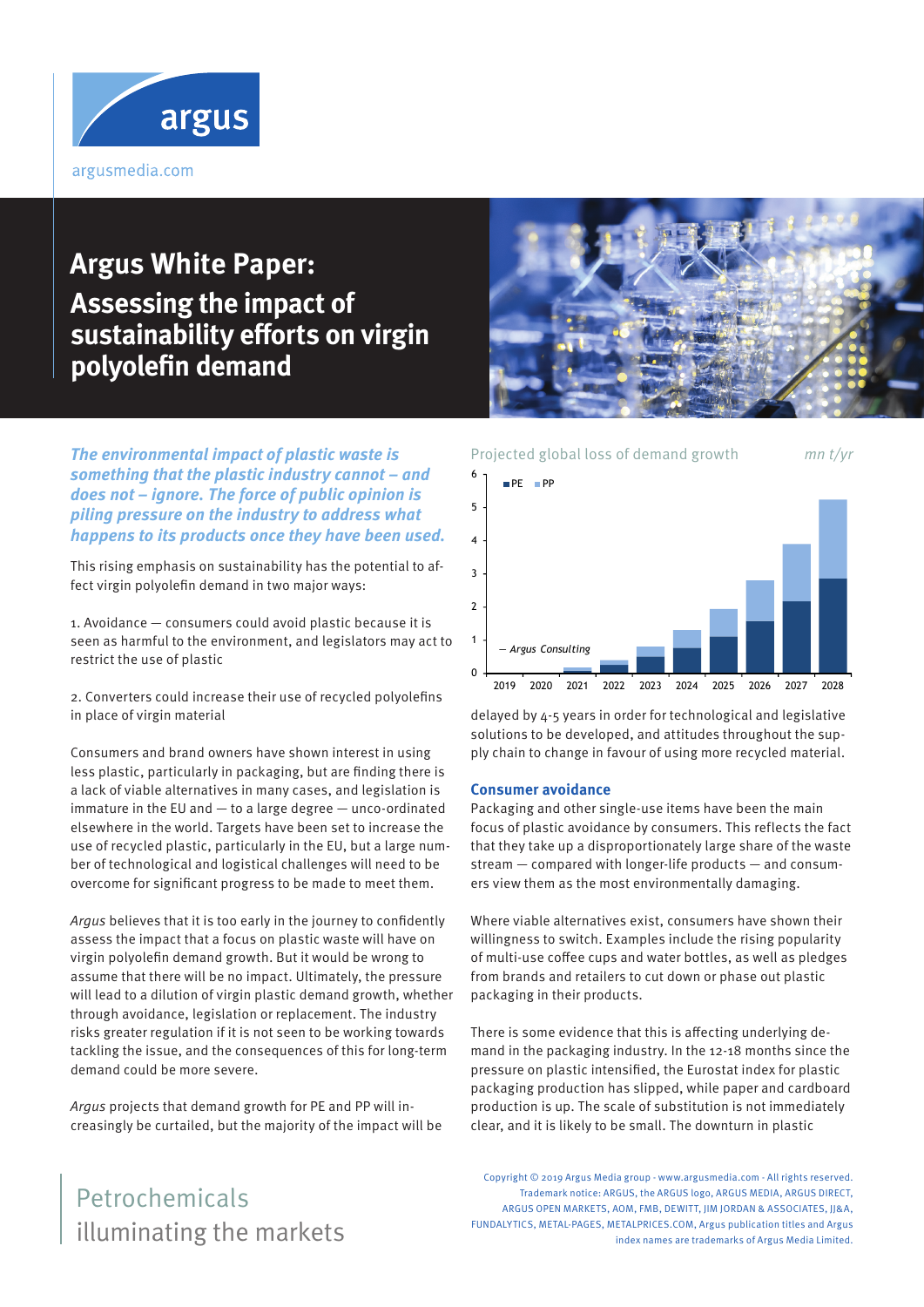## Argus White Paper: **Assessing the potential impact of plastic waste**



Plastic and paper production indexes

packaging has been relatively modest — at around 2.6pc on the year in the EU 28 so far in 2019 — and it cannot be entirely attributed to avoidance, given that it coincides with a general slowdown in the manufacturing sector. But it tallies with reports from European packaging companies, some of which have noted rising interest from their brand owner and retailer clients to simplify plastic packaging or replace plastic altogether in an effort to increase "sustainability".

Packaging company DS Smith's chief executive Miles Roberts talked as early as 2018 about a "tailwind" for the company's paper packaging products, attributed partly to the erosion of plastic's market share, which he estimated could be 0.5-1.0pc. This may be a small percentage, but given the size of the European plastic packaging industry — around 20mn t/yr — any change will be noticeable.

Getting beyond a marginal level of substitution, without unintended consequences, will be the challenge. Plastic is used in packaging for a reason, and the benefits that it offers in terms of weight-saving in transport and food preservation are well documented, as are the potential negative environmental impacts of increased production of other packaging materials. Further product development is likely to be needed to produce a viable, sustainable alternative to plastic in many applications. Consumers may need to adjust their lifestyle habits to avoid plastic, for example by shopping more regularly to counteract the loss of plastic's high barrier qualities, which keep food fresh for longer. In most cases, it seems that consumers are still willing to buy products in plastic packaging when no simple alternative is provided.

#### **Legislation**

As with consumer avoidance, legislation will also take time to develop. In the EU, the EU Plastics Strategy lays out bans on some single-use products — albeit not products that are likely to have a significant impact on polyolefin demand — as well as ambitious targets for recycling rates and the use of recycled plastics. In global terms, this is probably the most co-ordinated approach to dealing with the plastic waste issue that currently exists. But elements of the legislation remain

vague — such as a target for all plastic packaging to be "recyclable" by 2025 — and the EU is yet to develop a transparent system for measuring progress towards its recycling targets in a prompt way.

Avoidance and legislation are less developed in other parts of the world. Any major change in the US is likely to be led by consumers, but so far there is no broad mandate of support. In a 2018 survey of 2,012 US consumers completed by the Harris Poll for the Flexible Packaging Association, 86pc said they cared about sustainability in general, with 82pc saying they cared about the sustainability aspects of packaging. But only 27pc said that they actively seek out products in sustainable packaging, while 21pc said they often pay more for products in sustainable packaging.

Eight US states and a handful of major cities — including Boston, Chicago, Seattle and Washington, DC — have banned single-use plastic bags or require fees for their use. Other types of plastic are being targeted too, with Maine and Maryland banning foam food packaging. But there is no cohesive national plan. Further north, Canada in June 2019 announced a plan to ban single-use plastics, although it gave no hard deadlines and the government has said that it will begin analysis in 2021 on which plastic products to ban.

In Asia-Pacific, India is expected to enforce a ban on plastic bags and straws in the fourth quarter of 2019, and this is already affecting resin polymer demand. The ban is an initiative of prime minister Narendra Modi, who is expected to announce more comprehensive measures on single-use plastics next year. Momentum elsewhere in Asia is slower. Thailand has outlined ambitious plans that include a ban on styrofoam packages and single-use bags, straws and cups, which is expected in 2022. Given Asia's enormous and fast-growing plastic demand, bans and restrictions could have a significant impact on global polymer demand if they become widespread. But the approach is not co-ordinated at this stage, and urbanisation is likely to continue to drive demand growth.

Bans and legislation may be at an early stage for now, but the plastic industry as a whole knows that scrutiny will intensify unless something is done to tackle the issues around plastic waste. Consumers' aversion to plastic will increase unless progress is seen to be made. But there is time to act, with legislation still at an early stage and consumer avoidance still relatively limited. This will drive further research and investment into recycling initiatives.

#### **Increased use of recyclates: What are the targets and how will they be achieved?**

The EU is the most developed region in terms of its recycling industry. According to the most recent figures from trade association PlasticsEurope, 31.1pc of European plastic waste was recycled in 2016, although more than a third of this was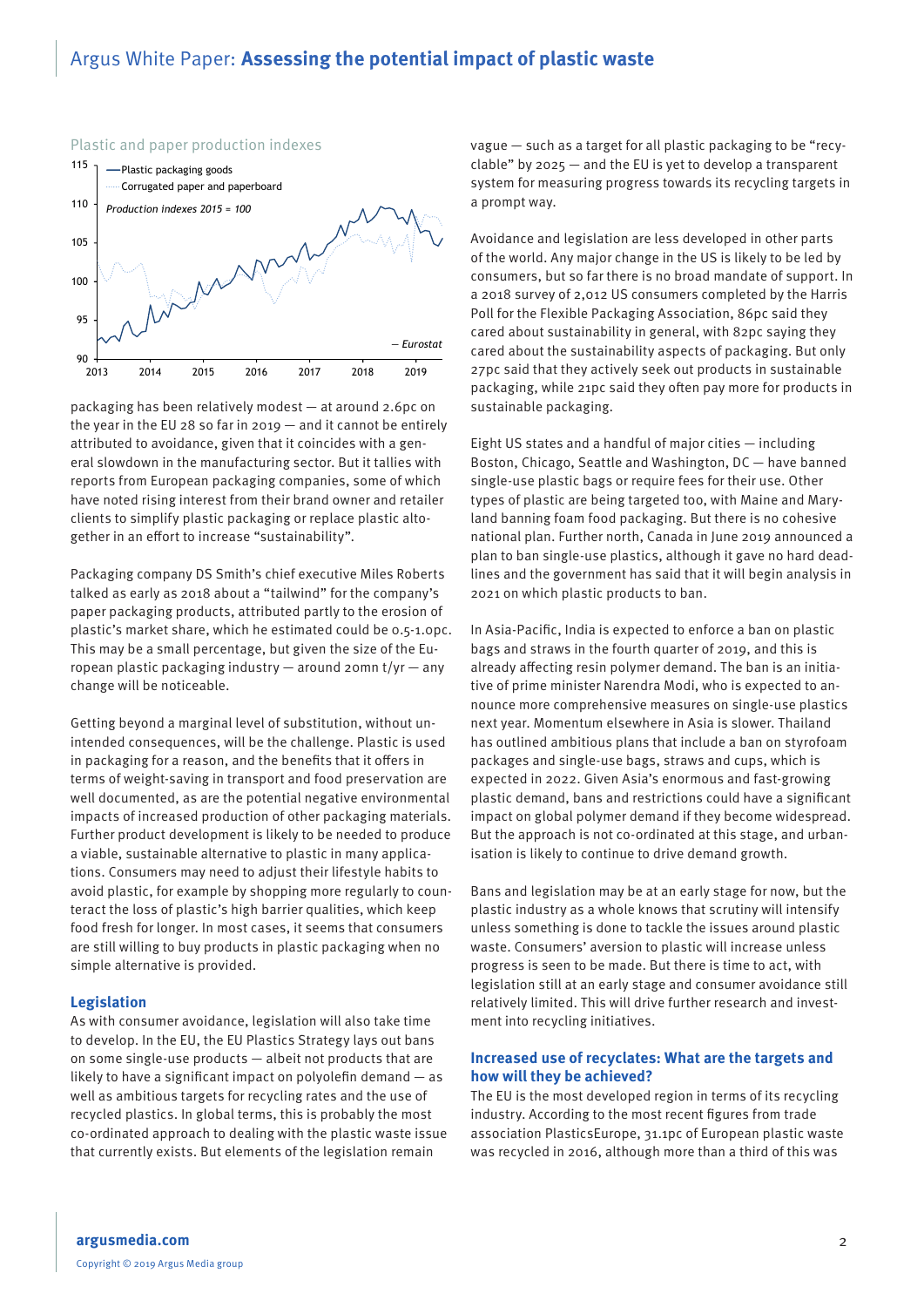### **Global definition of recyclability**

 $\blacksquare$  Made with a plastic that is collected for recycling, has market value and/or is supported by a legislatively mandated programme

 $\blacksquare$  Must be sorted and aggregated into defined streams for recycling processes

■ Can be processed and reclaimed/recycled with commercial recycling processes

 $\blacksquare$  The recycled plastic becomes a raw material that is used in the production of new products

exported, so it remains to be seen how China's 2018 ban on plastic waste imports will affect this figure. The most recent capacities reported by Plastics Recyclers Europe were around 4mn t/yr for polyolefins and 2.1mn t/yr for PET, along with smaller amounts for other plastics.

Europe's recycling rate compares with 9.1pc in the US in 2015 — a figure that is likely to have declined since China's waste import ban — while in Asia there is a lack of definitive data around recycling. Some countries such as South Korea and Taiwan are among the most efficient recyclers in the world. But statistics about the origin of discarded plastic found in marine environments demonstrate that there are significant deficiencies in waste management in parts of the Asia-Pacific region.

Along with the EU's relatively strong recycling performance, it is also the region with the most co-ordinated recycling targets. The EU Plastics Strategy sets out goals for 55pc of plastic packaging to be recycled by 2030, up from 42pc in 2016, as well as for a fourfold increase in sorting and recycling capacity over the same timeframe. Rules to ensure that packaging designers consider recyclability have also been mooted, although concrete development in this area is unclear and the globally agreed definition of "recyclability" is broad and somewhat vague.

The strategy sets a target to increase the usage of recycled plastic in the EU to 10mn t by 2025 from 3.9mn t in 2016. It encourages recyclers, converters and brand owners to pledge to produce or consume more recycled plastic, to increase its overall use. Pledges from recyclers have been bullish — they are confident that they will be able to supply more than 10mn t of recyclate into the European market by 2025. This is despite the need for significant increases in the current recycling capacity of around 4mn t/yr for polyolefins and 2.1mn t/yr for PET, particularly since mechanical recycling can typically only yield around 0.75t of product per tonne of waste feedstock.

Progress from the demand side has been much more limited so far, and there will need to be a substantial improvement

for the target to be achieved. In the latest update, from April 2019, plastic buyers only pledged to use a combined 6.4mn t of recycled plastic in 2025 — well short of the target. There will be a particular onus on the polyolefin industry to bridge the gap between the target and the current demand pledged by the market. But converters in the polyolefin industry have been particularly cautious over their pledges to use recycled material. The EU does not break the results down fully by plastic type, but says that it collected pledges that would raise the use of recycled polyolefins — estimated at around 2.1mn t in 2016 — by just 50pc by 2025.

In the PET industry, converters and brand owners have already pledged to increase their use of recyclates to more than 2mn t/yr by 2025. Raising this much further — in a market that is currently at around 5mn t/yr in total (combining virgin and recycled material) — is likely to be difficult. Among other polymers, the PVC industry has made significant progress with more than 700,000t/yr recycled in 2018, and industry body Vinylplus has pledged to recycled 1mn t/yr by 2025. But other polymers are generally hampered because the longer lifespan of many of their products mean that they are less present in the waste stream. PE and PP combined make up more than half of the plastic waste collected in the EU, making them prime targets for the recycling industry. In a scenario in which 10mn t of recycled plastic is used in the EU by 2025, the use of recycled polyolefins may need to increase by as much as 4mn t compared with the 2016 level — much more than what has been pledged so far.

Converters say that innovation in the industry to create new recycled plastics — such as new colours or food-grade polyolefin recyclates — could substantially increase demand. Many also cited the need for market acceptance of new (lower) material standards and clarity around definitions of recyclability and recycling, as well as suggesting that incentives should be introduced to drive demand. All of these things will inevitably take time to develop.

Converters have concerns about ensuring the stable supply of high-quality recyclates. Europe's largest packaging manu-

#### Modelled requirements to meet 10mn t target mn t

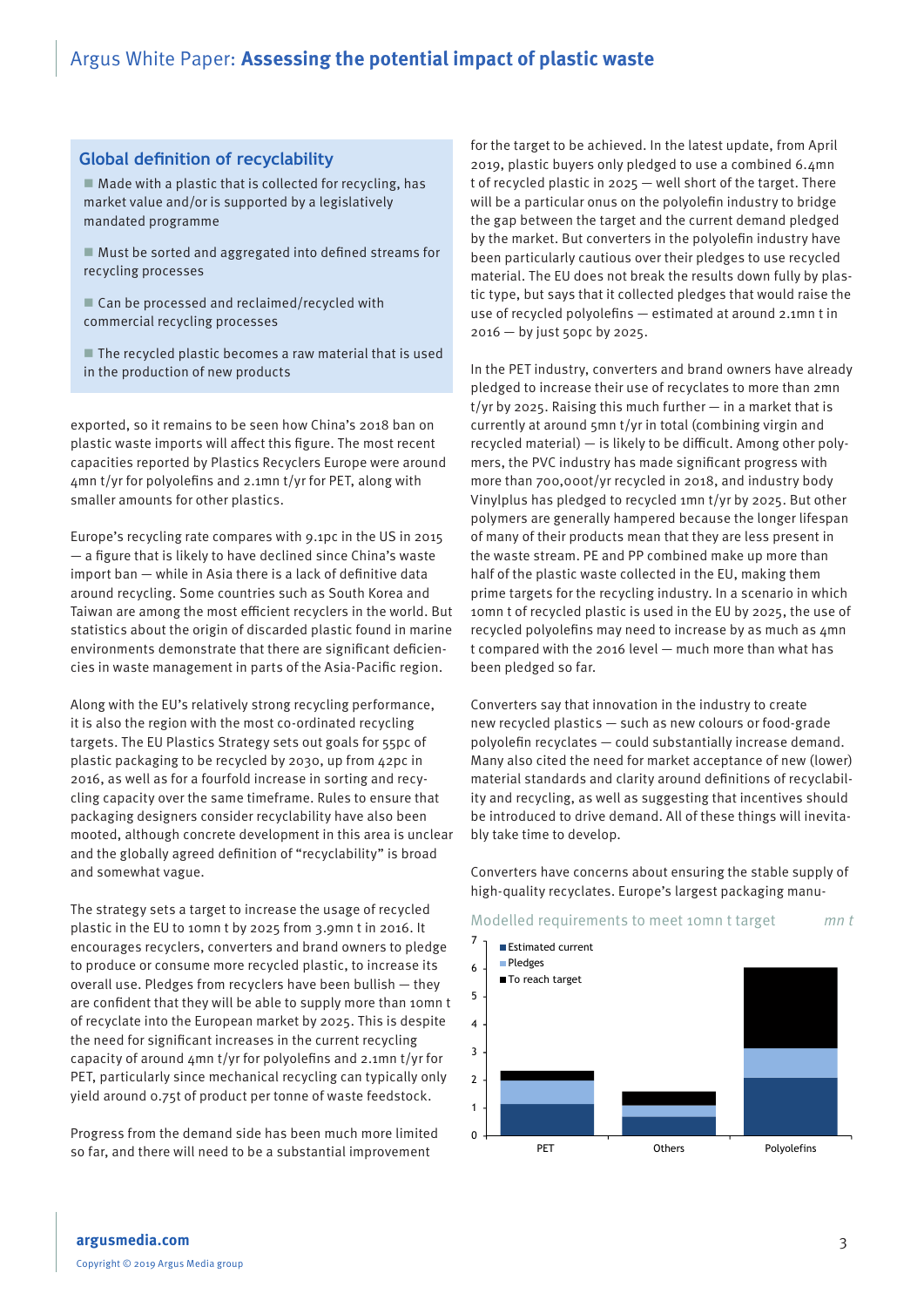| Mechanical recycling vs chemical recycling |                                                                                                                |                                                                                                                                                                        |
|--------------------------------------------|----------------------------------------------------------------------------------------------------------------|------------------------------------------------------------------------------------------------------------------------------------------------------------------------|
|                                            | <b>Mechanical recycling</b>                                                                                    | Chemical recycling (pyrolysis)                                                                                                                                         |
| Pros                                       | Technology/capacity widely available (around 1.7mn t/yr rigid<br>polyolefins, 2.3mn t/yr flexible polyolefins) | Generally more flexible on feedstock                                                                                                                                   |
|                                            | Low start-up cost compared with pyrolysis, economically viable<br>on a small scale                             | Recyclate indistinguishable from virgin polymer $-$ no restrictions<br>on use                                                                                          |
|                                            | Less carbon intensive                                                                                          | Lots of targeted investment and early-stage projects (10+ projects<br>at demo/pilot/early commercial stage in Europe)                                                  |
| Cons                                       | Inflexible feedstock requirements (needs homogenous input<br>stream)                                           | Technology vet to be widely demonstrated on a commercial scale                                                                                                         |
|                                            | Innovation needed to avoid "downcycling"                                                                       | Carbon intensive $-$ seen as an option only when mechanical<br>recycling is impossible                                                                                 |
|                                            | Safety/technical requirements limit the end-user markets for<br>recyclate                                      | In order to harness economies of scale, logistical challenge to<br>find a steady stream of difficult-to-recycle waste to feed a large-<br>scale plant must be overcome |

facturers use in excess of 100,000 t/yr of plastic resin — and far in excess of this, in some cases — and would need a large volume of guaranteed supply of consistent quality to replace even a small percentage of their total material needs. The results of the campaign for pledges so far suggest that it will take some time, and potentially considerable development in recycling technology and infrastructure, for them to be confident that this would be available. Our view is that bridging the gap will be difficult and progress is likely to be focused towards the end of our forecast period.

The definitive target set in the EU contrasts with the US where, without the same kind of governmental mandates, the impetus for change is coming from consumer-facing brand owners that are being compelled by customers to respond to concerns about sustainability. This can be seen in pledges from companies such as Procter & Gamble, which has announced a goal of having 100pc of its packaging recyclable by 2030, with an interim step of having 90pc of all its packaging recyclable in 2020. This would theoretically lead to more recyclate coming onto the market. But action will need to be taken at the governmental level to ensure enough recycling infrastructure is available to process this new stream of sustainable packaging, as well as demand for the recycled plastic when it is produced.

### **How will the recycling industry develop?**

Progress towards recycling targets in the EU and globally is, in the first instance, likely to require development in mechanical recycling, which accounts for the vast majority of current European capacity. Mechanical recycling technologies are already widely available, have been demonstrated at commercial scale and shown to reduce carbon emissions. But the technology is restricted by the need for a homogenous, sorted feedstock stream, as well as limitations on how the end-product can be used. In order to expand mechanical recycling significantly, investment would be needed in collection systems and

sorting infrastructure, hard-to-recycle products would need to be phased out, and innovation would be needed to improve the quality of mechanical recyclates. Again, all of these will take time to be achieved.

In the longer term, chemical recycling technologies are likely to play a larger role. Chemical recycling, such as pyrolysis converting plastic waste to pyrolysis oil that can be refined to cracker feedstock or other products — offers a lot of supplementary advantages to mechanical recycling. It can be more effective than mechanical recycling in terms of allowing for a more flexible input stream — it has been widely touted as a solution for dealing with difficult-to-recycle waste — and it produces a recycled product that is indistinguishable from virgin plastic. But pyrolysis of plastic waste is yet to be demonstrated on a large commercial scale, and questions remain about the carbon intensity of the process and the logistics of feeding a large-scale unit. It is likely to take a number of years for pyrolysis to start making a meaningful contribution towards European recycling.

## **How has this fed into our demand forecast?**

We feel that it is too early to adopt a strictly volume-based project-by-project approach to forecasting the impact on virgin polyolefin demand from consumer avoidance and increased recycling. The quality of available data relating to the recycling industry, particularly outside of the EU, is insufficient to allow for a forensic analysis of this type.

We have taken a high-level approach, starting with Europe, which we assume will continue to lead the way. We base our assumptions on existing EU targets, revised to make allowances for the gap between the targets and existing pledges and judgments on the achievability of scaling up infrastructure. There is also an understanding that not all recycled material will replace virgin polymers — Conversio (2018) states that as much as 50pc of German post-consumer recyclates replace